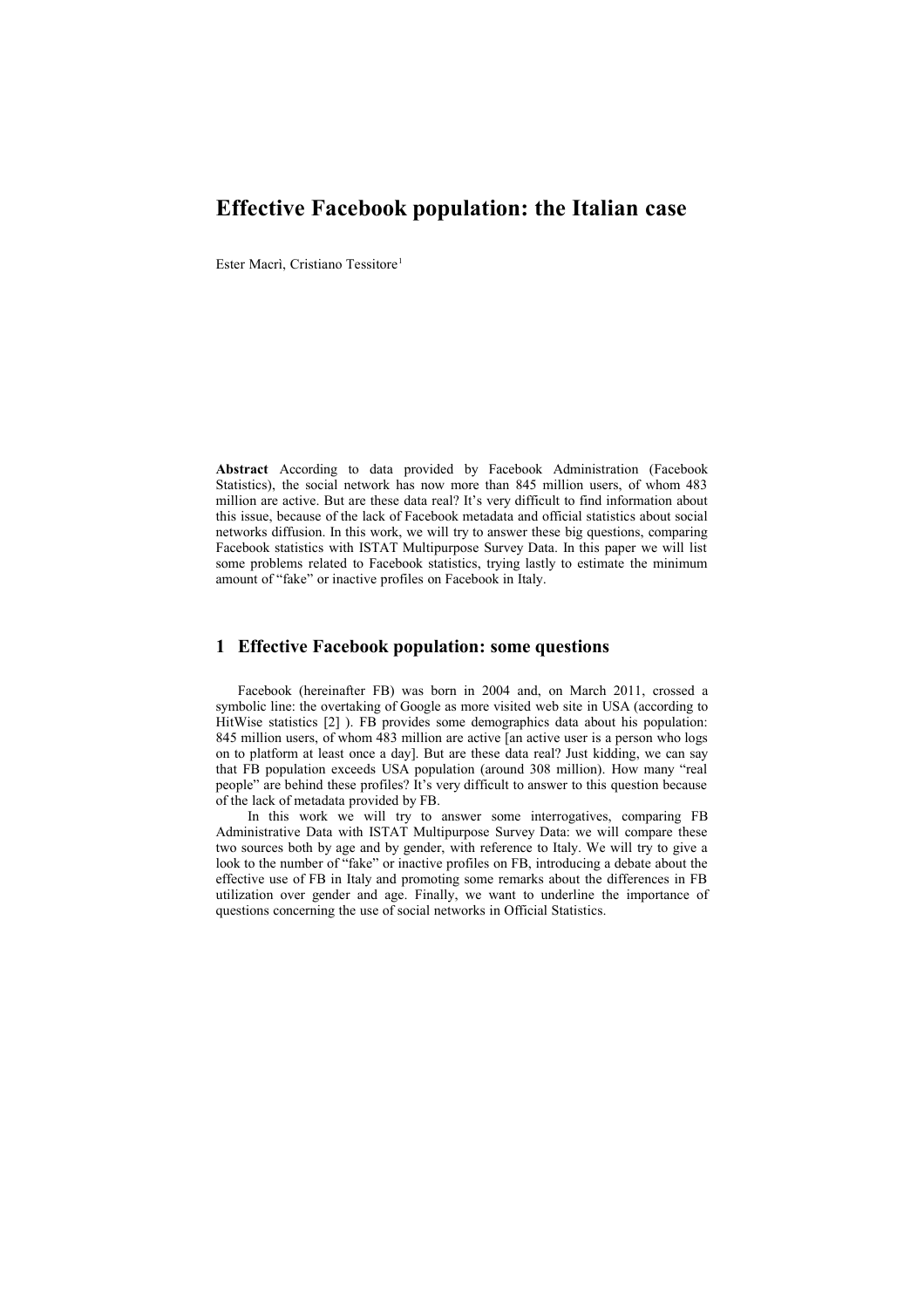## **2 The ISTAT Multipurpose Survey**

ISTAT Multipurpose Survey Data is a system of social surveys concerning a wide range of topics. Starting from 1993, it is articulated on seven different surveys: aspects of everyday life, health conditions and use of sanitary services, citizens and free time, citizen's safety, families and social subjects, use of time, trips and holidays. Multipurpose Survey provides two different data collection techniques, a telephonic survey and a face to face survey. It also provides different sampling schemes. Those data collections are based on local administrative offices spread on Italian territory at two different levels: regional and municipal. In this procedure, regional ISTAT offices (about one per region) are instructed about the structure of the survey, like questionnaires, instructions and time schedule. After this step, every regional office contacts selected municipalities. Every municipality has to co-ordinate the second stage of sampling selection, concerning families sampling, interviewers' recruiting and data collection on the field. The population of interest of the survey is composed by families resident in Italy and by their members. The aim of Multipurpose Survey is to collect data about different subpopulations and to fulfil estimates about these ones.

## **3 A comparison between ISTAT Multipurpose Survey and Facebook demographics**

In 2010 Multipurpose Survey questionnaire, about aspects of everyday life, ISTAT inserted a very interesting question concerning social networks. The question was not specifically related to FB, but to the use of Social Networks in general. Respondents was asked to indicate if they are or they used or not a Social Network (FB, Twitter, MySpace and so on) in the last three months. According to FB Data [4] at February 2010, in Italy there were 14.640.420 FB profiles, but Italians that declared to use Social Networks once every 3 months was only 11.903.796 [5]. Comparing these data can lead to some remarks about the unreliability of FB statistics about their users. We will try to explain the causes of that in the next paragraph.

### *3.1 "Fake" or inactive profiles: a methodological definition*

What "fake" or inactive FB profiles are? First of all, FB rules [3] states that "you will not provide any false personal information on FB, or create an account for anyone other than yourself without permission (rule 4.1); you will not create more than one personal profile (rule 4.2). Sometimes these rules are violated; we can identify some different situations: (i) Double Profiles: a profile created by a real person that doesn't use it because he/she has got another effective profile, daily or frequently using. The other profile is neglected or can also be inaccessible (e.g. password forgotten).

(ii) Fake Profiles: a profile created for fun with a false name and false pictures. It can be used to kid or "spy" someone with a friendship request. (iii) Irregular Profiles: a profile that does not represent a person but an association, a company, a shop, a restaurant, and so on, notwithstanding the fact that this is forbidden by FB rules,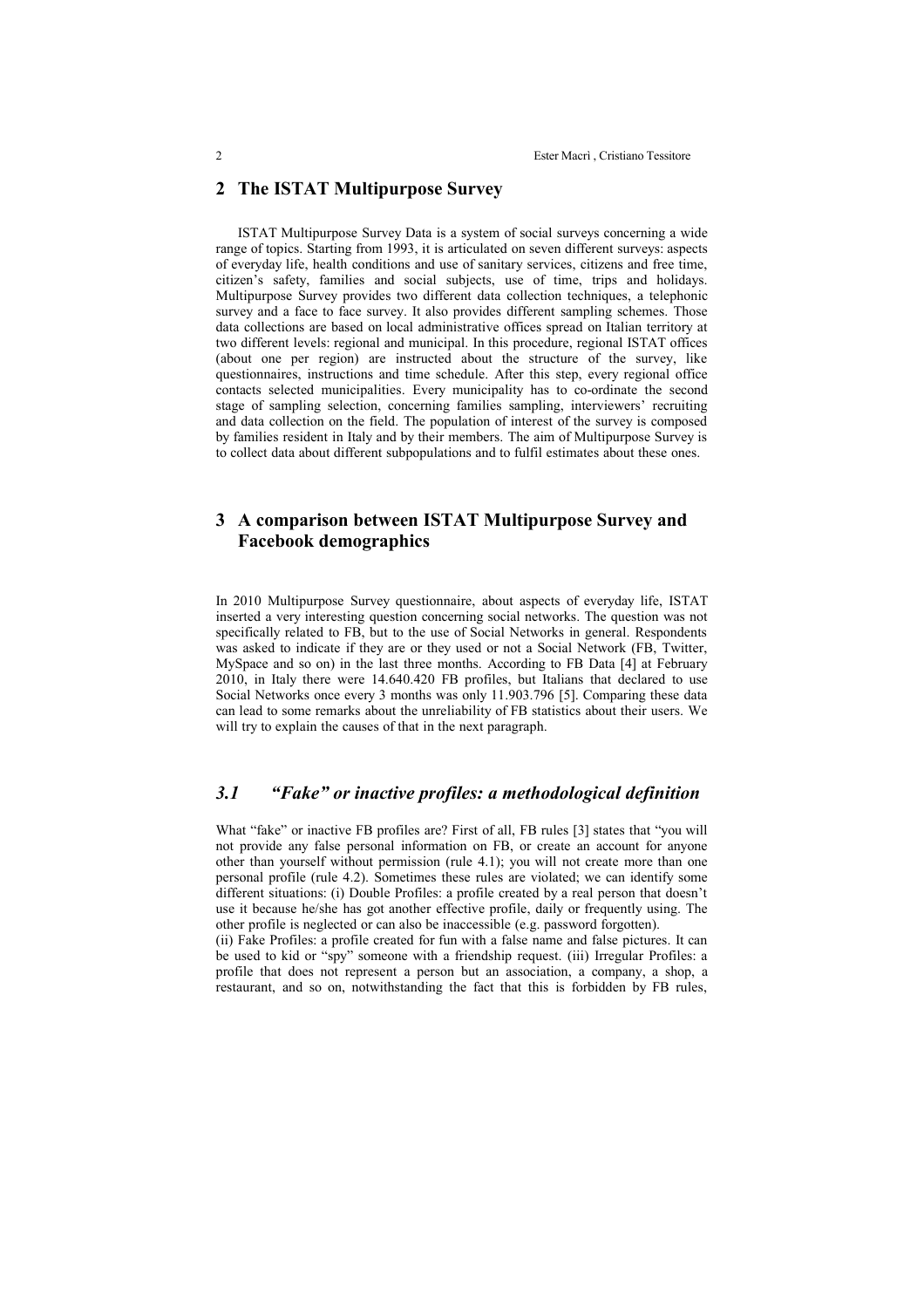Effective Facebook population: the Italian case 3

because for this kind of subjects it is necessary to open a FB page. (iv) Dead person Profiles: FB gives people the possibility to "memorialize" the profiles of friends and relatives who have died. The platform invites family members to report when one of its users had died, in order to remove information such as updates and contacts. FB requires a proof of death, as an obituary or newspaper cutting. Unfortunately, only few people use this option, so we can find several profiles of persons who have died. Lastly, there could be inactive profiles: these are licit profiles but the user, after the creation or a few uses, never connects with the social network, never updates, never checks messages or wall: the profile is abandoned, but it is counted in FB statistics.

#### *3.2 ISTAT data and Facebook statistics by gender and age*

Table 1 shows the differences between ISTAT Multipurpose Survey and FB statistics (on February 2010).

| Age      | Facebook  |           | Istat     |           | Facebook-Istat |           | Diff %  |
|----------|-----------|-----------|-----------|-----------|----------------|-----------|---------|
| class    | Men       | Women     | Men       | Women     | Men            | Women     | $M+W$   |
| $0 - 18$ | 1.436.340 | 1.422.020 | 1.343.401 | 1.321.761 | 92.939         | 100.259   | $+7,2$  |
| 19-24    | 1.625.420 | 1.571.240 | 1.105.467 | 1.053.383 | 519.953        | 517.857   | $+48,1$ |
| 25-29    | 1.172.880 | 1.042.800 | 811.584   | 791.437   | 361.296        | 251.363   | $+38.2$ |
| 30-35    | 1.223.860 | 996.820   | 966.463   | 765.703   | 257.397        | 231.117   | $+28.2$ |
| 36-45    | 1.473.040 | 1.057.920 | 1.269.584 | 957.652   | 203.456        | 100.268   | $+13,6$ |
| 46-55    | 667.400   | 436.400   | 615.347   | 410.141   | 52.053         | 26.259    | $+7,6$  |
| $56+$    | 349.460   | 164.820   | 313.431   | 178.441   | 36.029         | $-13.621$ | $+4,6$  |
| Total    | 7.948.400 | 6.692.020 | 6.425.277 | 5.478.518 | 1.523.123      | 1.213.502 | $+23,0$ |

**Table 1:** Comparison between ISTAT data and Facebook demographics (February 2010)

FB statistics offer information about registered profiles, ISTAT counts people active in social networks in least 3 months: notwithstanding, we can do some remarks from the comparison. First of all, the proportion between men and women is respected, as it is respected the proportion among different age classes too. Nevertheless we can find a huge divergence between the two different kinds of data, as shown in column [FB-Istat] of table 1. To better explain, we can follow an example: if the number of registered Italian profiles in FB is 100 and the Social Network users in Italy are 80, 20 could be considered as the minimum amount of "fake" or inactive profiles. Looking at table 1, in Italy this number was 2.736.625 (February 2010): therefore the 23% of profiles were "fake" or inactive.

Most "fake" or inactive FB profiles in Italy can be found in the class age 19-24 (32%). They may be teenagers that want to appear older that their effective age, in order to make new friendship trough FB. The less attractive classes of age are over 56 (only 4% "fake" or non active profiles), 46-55 (only 7%) and 0-18 (7% too). It's very interesting to observe that 178.441 women in the age class "over 56" declare in ISTAT Multipurpose to use a Social Network, but, according FB Data, there are only 164.820 profiles of women in this class of age (13.621 are "missing").

We can explain this result in two different ways: first of all, the women in the class of age over 56 might use a different Social Network (Twitter, or other) and not use FB at